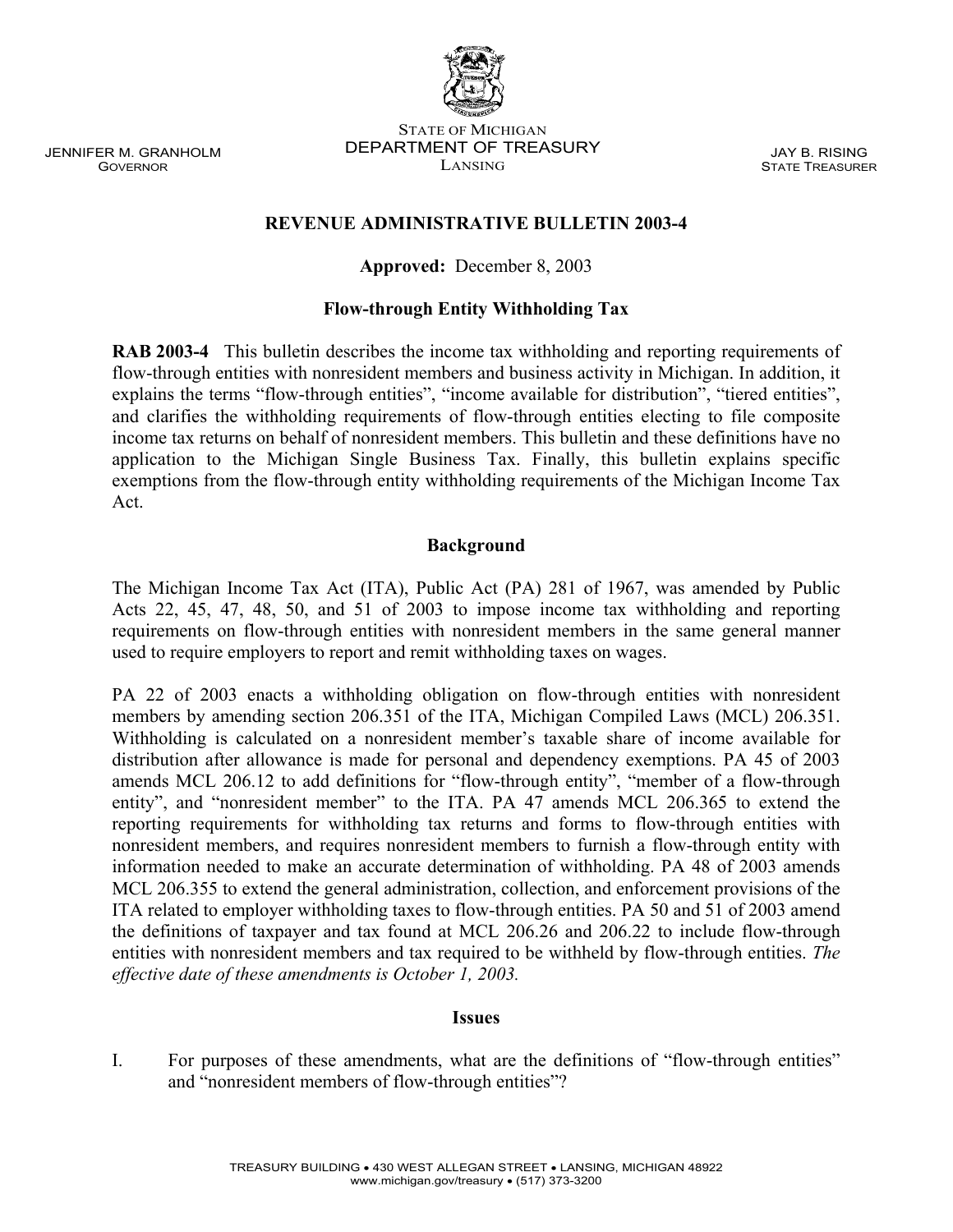- II. What are the reporting requirements under MCL 206.365 for affected flow-through entities and nonresident members?
- III. How and when will remittances of withholding taxes required under MCL 206.351 be made by flow-through entities with nonresident members?
- IV. For purposes of the flow-through entity withholding requirement under MCL 206.351, what is the definition of the term "share of income available for distribution", and how is that amount calculated?
- V. What is a tiered flow-through entity structure, and how are the statutory withholding and reporting requirements of flow-through entities administered when the nonresident member is another flow-through entity? How are single member limited liability companies (SMLLC)s and federal qualified subchapter S subsidiaries (QSUB)s that are disregarded entities for federal income tax purposes treated under the flow-through entity withholding requirements of the ITA?
- VI. Are flow-through entities required to withhold taxes from nonresident members participating in a composite income tax return filing, and how is the withholding tax requirement of flow-through entities coordinated with the quarterly estimated tax filing requirements for composite returns?
- VII. Under what circumstances are flow-through entities or nonresident members exempt from the withholding and reporting requirements of the ITA? Does the Department recognize a "de minimis" amount under which no withholding is required?
- VIII. Does the payment of withholding tax by the flow-through entity relieve the individual nonresident member from the obligation to file an annual Michigan income tax return?

## **Conclusions**

- I. MCL 206.12 was amended by PA 45 of 2003 to define "flow-through entity" to mean an S corporation, partnership, limited partnership, limited liability partnership, or limited liability company. MCL 206.12 specifically excludes publicly traded partnerships (PTPs) established under section 7704 of the Internal Revenue Code from the definition of flowthrough entities for withholding tax purposes.This exclusion applies to PTPs that are treated as corporations as well as PTPs treated as partnerships under IRC 7704(c).MCL 206.12 also defines "member of a flow-through entity" as a shareholder of an S corporation, a partner in a partnership or limited partnership, or a member of a limited liability company, and further defines "nonresident member" to mean an individual who is not domiciled in this state, a nonresident estate or trust, or a flow-through entity with a nonresident member.
- **II.** Under MCL 206.365, as amended by PA 47 of 2003, three specific types of reporting requirements are identified with respect to flow-through entities incurring withholding tax obligations under MCL 206.351. Affected flow-through entities are required to furnish each nonresident member with a statement reflecting the tentative or estimated share of taxable income available for distribution upon which withholding was based and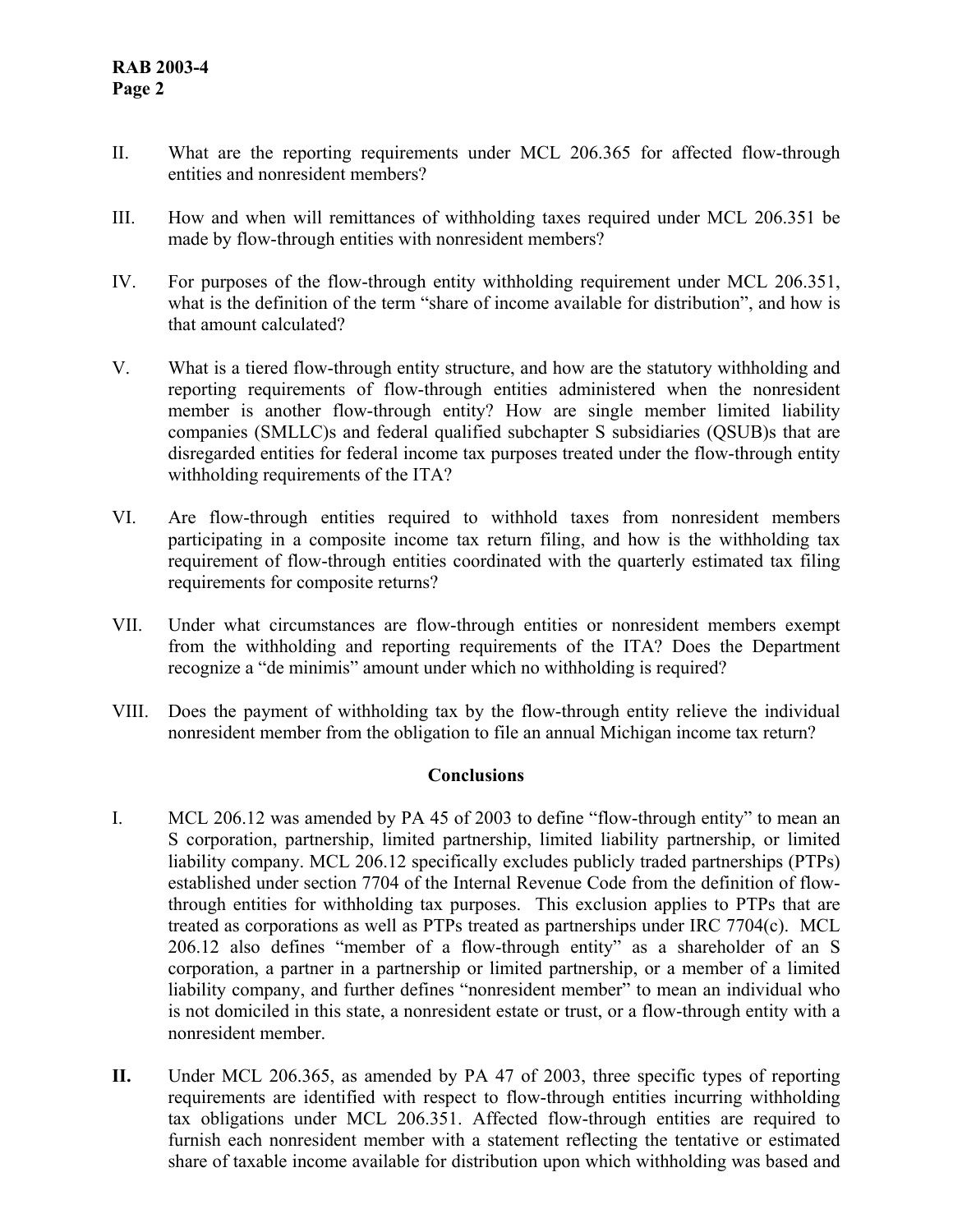the actual amount of taxes deducted or withheld. This statement must be provided to the nonresident member on or before January 31 of the succeeding year on a form prescribed by the Department. (However, see the exception to this reporting requirement for composite filers in conclusion VI.) A duplicate of the statement furnished to the nonresident member must be provided to the Department no later than February 28 of the succeeding year with an annual reconciliation return, form 165 Sales, Use, and Withholding (SUW) Taxes Annual Return. In addition, the non-resident member is required to provide the flow-through entity with information on which to base an accurate determination of withholding tax by completing a form W-4, Employees Michigan Withholding Exemption Certificate. This form must be refiled with the flow-through entity only if the number of dependency exemptions of the member changes.

- III. Remittance of withholding taxes by flow-through entities shall be calculated quarterly by using form 3862, Monthly or Quarterly Sales and Use Tax Worksheet, and the payment shall be remitted using the payment voucher, form 160, Combined Return for Michigan Taxes. The due date of the remittance will be the  $15<sup>th</sup>$  day of the month following the quarter's end. The quarterly due dates will generally be April 15, July 15, October 15 of the taxable year, and January 15 of the succeeding year. If the flow-through entity is also liable for employee withholding or sales and use taxes, the remittance of withholding taxes from the nonresidents**'** share of income available for distribution shall be included with the same remittance device being used for employee withholding or sales and uses taxes. The first withholding payment due for all affected flow-through entities will be January 15, 2004 covering the quarter ending December 31, 2003. Flow-through entities not previously registered for withholding taxes with the Department must complete and file form 518, Registration for Michigan Taxes, prior to remittance of any payments. A flow-through entity which paid in the immediately preceding calendar year an average of \$40,000.00 or more per month in income tax withholding on the combined share of income available for distribution and employee wages shall deposit the Michigan tax withheld at the same time and in the same manner as deposits of federal withholding taxes. Generally this will require an electronic funds transfer in accordance with the time frames provided in the IRC and may be as soon as the day after "withholding". Flow through entity withholding will be deemed to occur on the last day of the quarter, and remittance of the withholding for the affected accelerated filers must be made by electronic funds transfer at any subsequent time, but not later than the  $15<sup>th</sup>$  day of the month following the end of the quarter.
- IV. The share of taxable income available for distribution of a nonresident member is the distributive share of the net profits of the flow-through entity that will be included at year end in the adjusted gross income of the nonresident individual's annual federal income tax return, and reported on the member's federal K-1 form. The share of taxable income available for distribution determined by reference to the federal income tax return and K-1 form of the member may be further reduced by any income that is specifically excluded or exempt from Michigan income tax, such as income from U.S. obligations or gross revenues from oil and gas production subject to Michigan's severance tax. In addition, if the flow-through entity is properly taxable in Michigan and 1 or more other states, the share of taxable income available for distribution may be reduced by that portion of income attributed to other states under the 3 factor apportionment provisions of the ITA.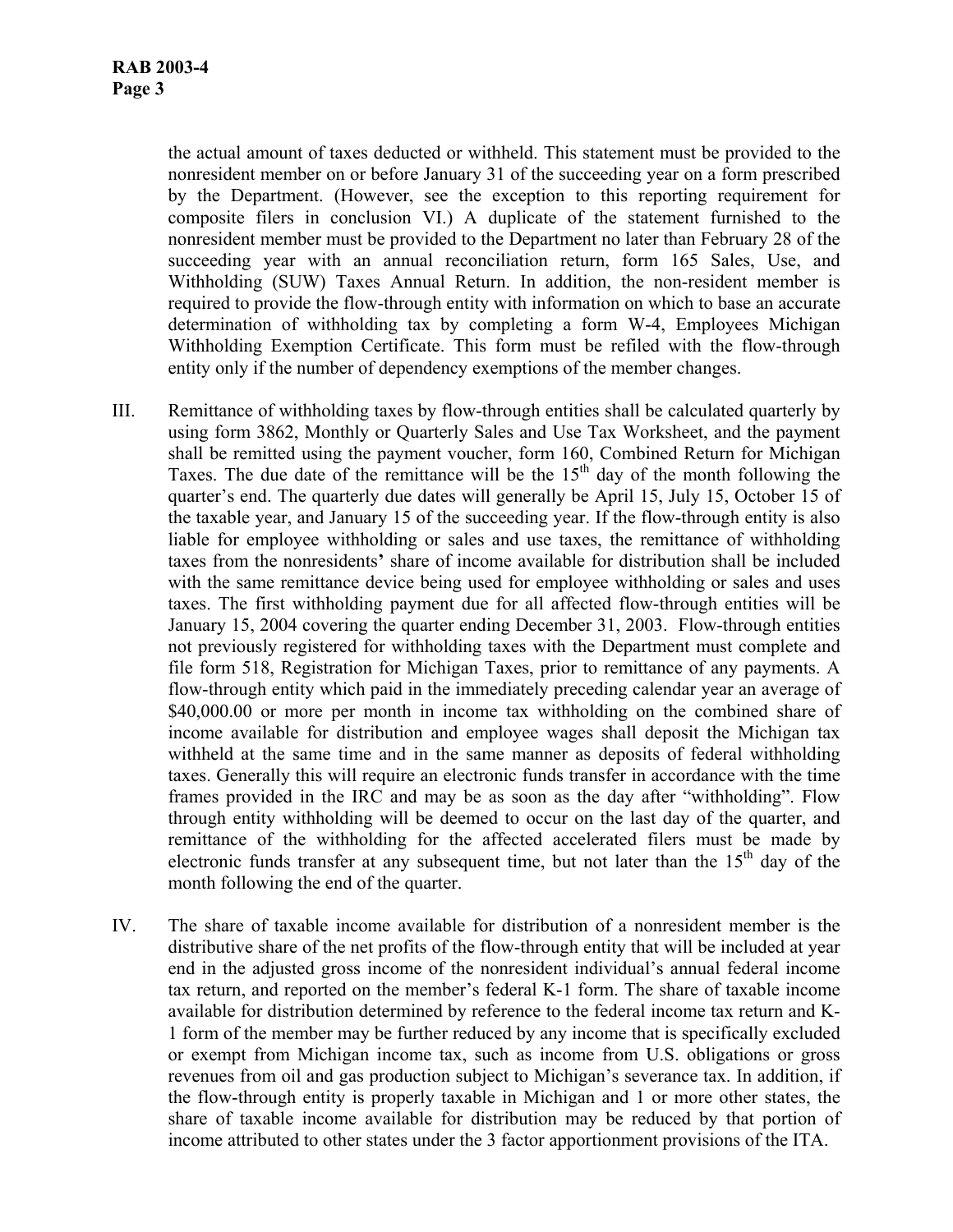Since the share of taxable income available for distribution must be calculated on a quarterly basis, the federal K-1 information will not be available at the time the remittance of withholding tax is due. If the flow-through entity is unable to make an accurate determination of the member's share of taxable income available for distribution using financial information from the immediately preceding 3 months, the Department will allow withholding calculations based on one of the following methods: Michigan taxable income from the first and second months of the quarter, and the last month of the preceding quarter; profit and loss statements or book income from the current quarter combined with the apportionment factor from the immediately preceding tax year; Michigan taxable income from the immediately preceding tax year; or by using any alternative method previously approved by the Department that results in a reasonable and accurate estimate of the amount of withholding tax due for the quarter. The method selected for use in calculating quarterly withholding payments must be consistent throughout the tax year. If 3 factor apportionment is involved, a calculation or reasonable estimate of the property, payroll, and sales factor for the quarter must be made unless the flow through entity elects to base an estimate on the use of one of the alternative methods employing prior year apportionment data.

V. A flow-through entity that has one or more members that are other flow-through entities is categorized as a tiered entity. A tiered entity structure that has at least one nonresident individual, estate, or trust as a member and business activity in Michigan has withholding and reporting requirements under the ITA as amended by the Public Acts affecting flowthrough entities. Only the flow through entity with business activity in Michigan is liable for the withholding tax. A flow through entity that receives distributive share income from another flow through entity with business activity in Michigan has no withholding obligation on it's distributive share of Michigan income from the other flow through entity. A flow-through entity that includes a member that is another flow-through entity with nonresident individual owners shall withhold Michigan income tax from the share of income available for distribution of the member flow-through entity without regard to any allowances for personal dependency exemptions of the member flow-through entity's individual owners. *Exception:* If the member flow-through entity provides W-4 information and ownership percentage of it's individual owners to the flow-through entity in which it has an ownership interest, then that flow-through entity shall withhold Michigan income tax from the member flow-through entity's share of income available for distribution on the basis of the personal dependency exemptions and ownership percentage of it's individual shareholders or partners. The flow-through entity that has a withholding requirement shall fulfill the reporting requirements of MCL 206.365 by reporting the share of income available for distribution and amount of tax withheld directly to the individual shareholders or partners of the member flow-through entity if it has been provided with the necessary W-4 information and ownership percentages to enable it to do so. If the member flow-through entity in a tiered entity structure elects not to provide the W-4 and ownership percentages of it's nonresident individual owners to the flow-through entity in which it has an ownership interest, then the flow-through entity required to withhold shall report the required income and withholding information directly to the member flow-through entity.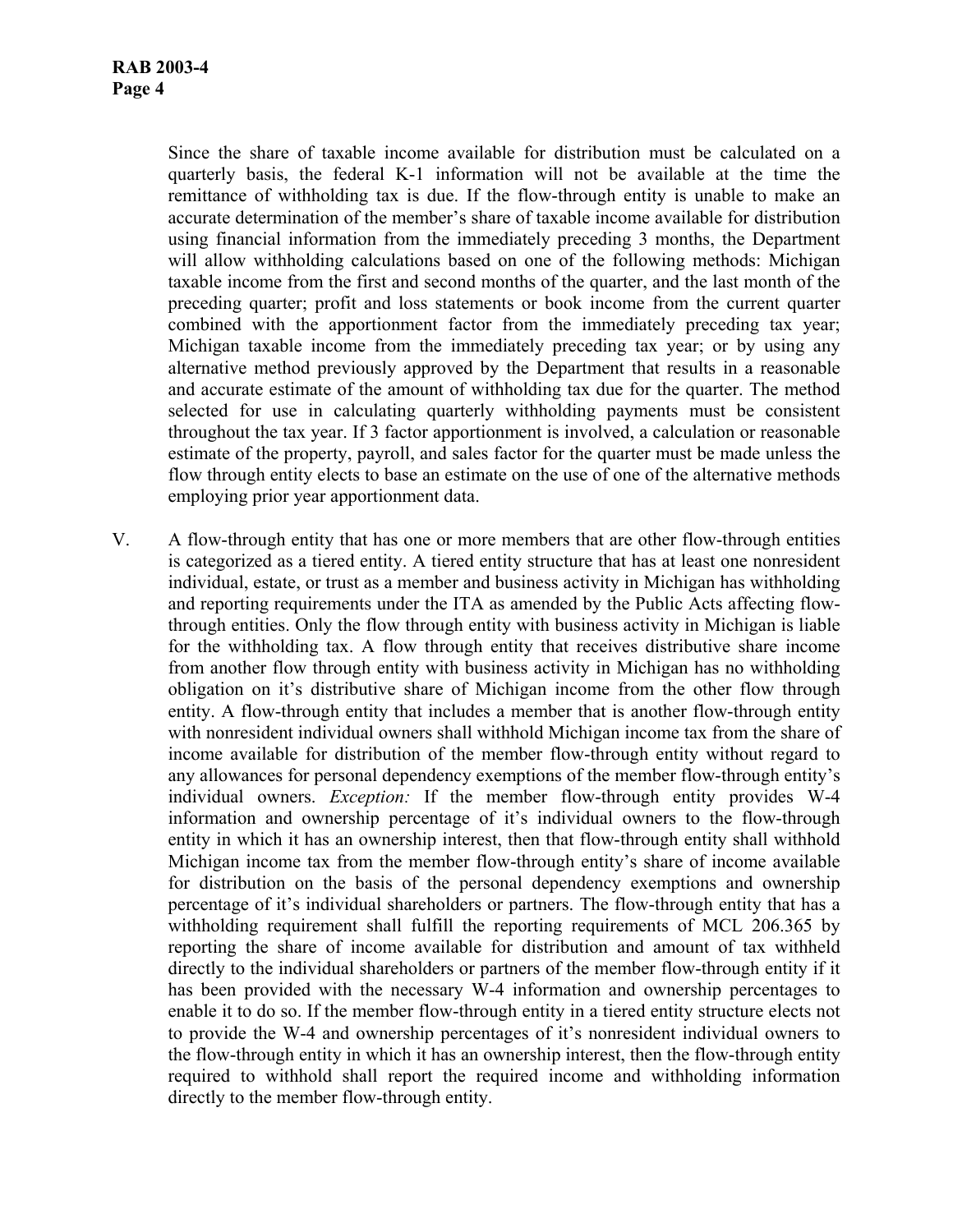An entity that is disregarded as an entity separate from it's owner under the Internal Revenue Code, such as a QSUB or SMLLC, is deemed to be the same entity as it's owner for federal income tax reporting purposes. The disregarded entity and its owner file a single federal return combining the activities and aggregating the income, deductions, and credits of each on the owner's federal return. Since the taxable share of income available for distribution is computed by reference to the combined income of the disregarded entity and it's owner, and reported by the owner to it's members on federal K-1 forms, an owner that is another flow-through entity, such as a partnership or S corporation, is responsible for any flow-through entity reporting and payment requirements under the ITA that may arise through the activity of the QSUB or SMLLC. A SMLLC treated as a sole proprietorship under the Internal Revenue Code is subject to, and responsible for compliance with, the flow-through entity withholding provisions of the ITA.

- VI. A flow-through entity with nonresident members may elect to file a composite Michigan income tax return on behalf of it's nonresident members. Prior to enactment of the legislation imposing flow-through entity withholding tax requirements, flow-through entities filing composite returns were required to file and pay quarterly estimated tax payments if the annual tax due was expected to exceed a statutory threshold. Nonresident members of a flow-through entity that elected not to participate in the composite filing were also required to file quarterly estimates if the annual tax due on their individual income tax returns was expected to exceed the statutory threshold. Under PA 22 of 2003, a flow-through entity is required to withhold income tax on a nonresident member's share of taxable income available for distribution effective October 1, 2003. Flow-through entities with nonresident members that participate in composite filings will be required to make withholding tax remittances beginning with the January 15, 2004 payment for the  $4<sup>th</sup>$  quarter of 2003. Payments will be made in the same manner and at the same times required by flow-through entities that do not participate in composite filings. The withholding tax requirements will be in place of the quarterly estimated tax requirements for both flow-through entities filing composite returns and members filing individual returns. A flow-through entity that files a composite return is *not* required to provide a copy of the annual report of the income available for distribution and tax withheld to any member participating in the composite filing. However, this information must be provided to the Department when the composite return is filed. A credit for the tax paid through withholding will be allowed on the composite return.
- VII. Publicly Traded Partnerships (PTP)s as defined under section 7704 of the Internal Revenue Code and not treated as a corporation under section 7704(c) are specifically exempted from the flow-through entity withholding requirements established by PA 22 of 2003 in MCL 206.351. However, PA 48 of 2003 amended MCL 206.355 to require PTPs exempt from the withholding provisions of MCL 206.351 to file a report on or before August 31 of all unit holder information from the PTPs federal schedule K-1s (form 1065-B), Partner's Share of Income (Loss) From an Electing Large Partnership, of the immediately preceding calendar year. This report shall be made by a paper or electronic format on a form prescribed by the Department. (Note: The reporting requirement for PTPs only applies to PTPs not treated as a corporation under section 7704(c) of the IRC).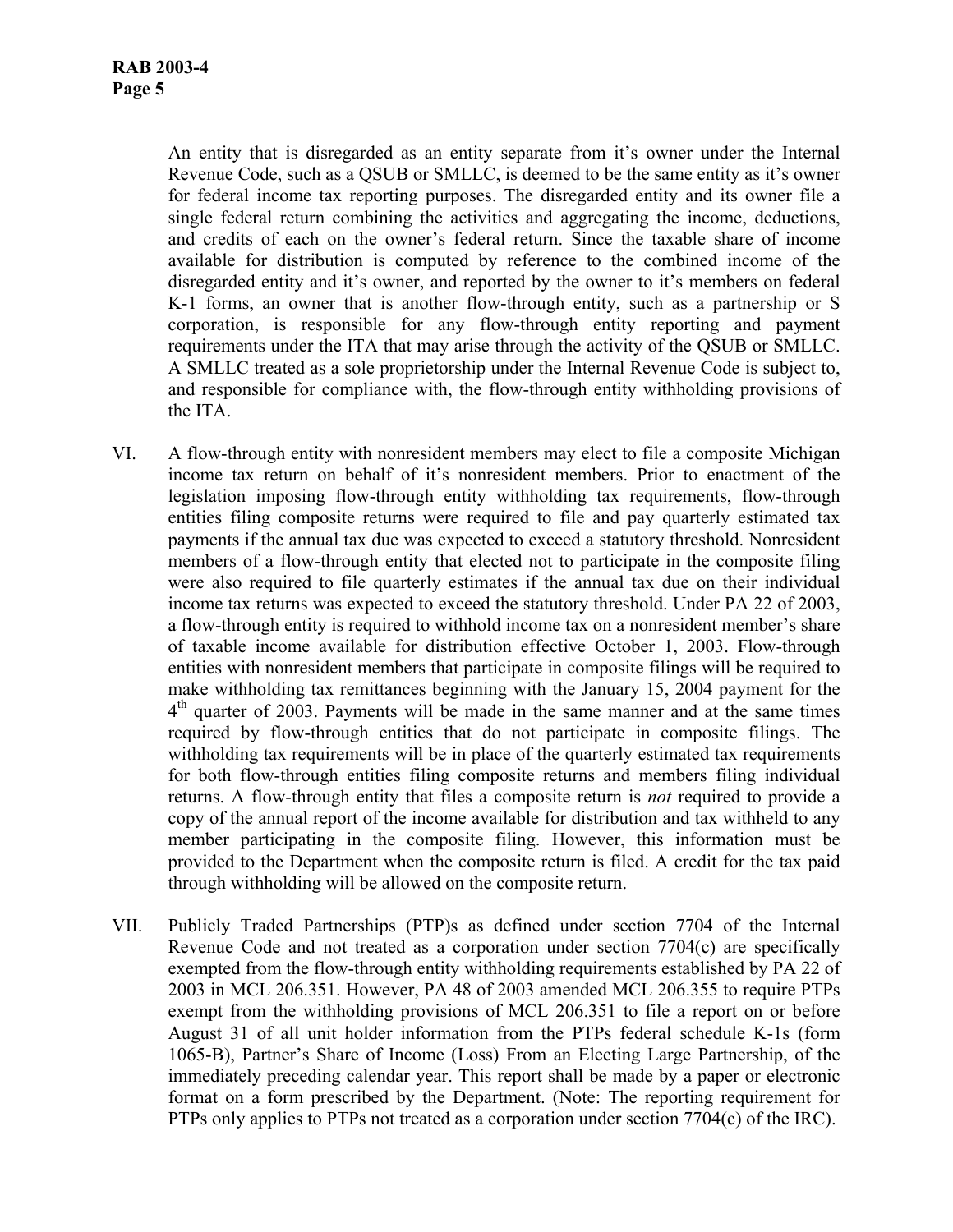In general, the income available for distribution of other types of flow-through entities with business activity in Michigan will be exempt from the withholding requirements of the ITA if: 1. The income available for distribution consists entirely of income exempt from Michigan income tax, such as income from U.S. obligations or oil and gas production, 2. The member is a resident individual, estate or trust, or an entity exempt from Michigan income tax, such as a non profit organization or a C corporation, or 3. The aggregated income available for distribution of all nonresident members subject to withholding tax is less than \$1,000 for any quarter.

VIII. Compliance with the withholding requirements of the ITA by a flow-through entity does not relieve the nonresident members from the obligation to file an annual Michigan income tax return, in either a composite or individual return format. The members must file an annual Michigan income tax return and claim a credit for their proportionate share of tax withheld by the flow-through entity.

# **Law and Analysis**

For federal income tax purposes, a flow-through, or pass-through, entity is generally defined as a taxable entity whose income, deductions, and credits are reported and taxed at the owner's level rather than at the entity's level. Common examples of flow-through entities for federal income tax purposes are S corporations under sub chapter S of the Internal Revenue Code (IRC) and partnerships under subchapter K of the IRC. For individual income tax purposes, an owner of a flow-through entity reports his or her distributive share of the net income or loss from the partnership or S corporation on an individual income tax return (U.S. form 1040), subject to certain statutory limits, such as the passive activity loss (PAL) limitations under section 469 of the IRC, that are determined at the partner or shareholder level. C corporations under subchapter C of the IRC and certain other organizations required to be treated as corporations for federal purposes, such as a trust operating a business, are subject to federal income tax at the entity level, and are not considered flow-through entities even though the owners may be subject to federal income tax on dividend distributions.

Nonresidents of Michigan are subject to income tax on Michigan sourced income as defined in MCL 206.110(2), including business income. Section 110(2)(b) of the ITA states, in part, that all taxable income of a nonresident individual, estate, or trust is allocated to this state to the extent it is earned, received, or acquired as a distributive share of the net profits of a business, profession, enterprise, undertaking, or other activity as the result of work done, services rendered, or other business activities conducted in this state. Section 103 of the ITA requires both resident and nonresident taxpayers having income from a business activity, which is taxable both within and without this state to apportion the net business income as prescribed in sections 115 through 195 of the ITA. Because the computation of Michigan taxable income begins with an individual's federal adjusted gross income, a nonresident's apportioned share of distributive income from a flow-through entity reported in federal adjusted gross income is attributable to Michigan and potentially subject to Michigan income tax.